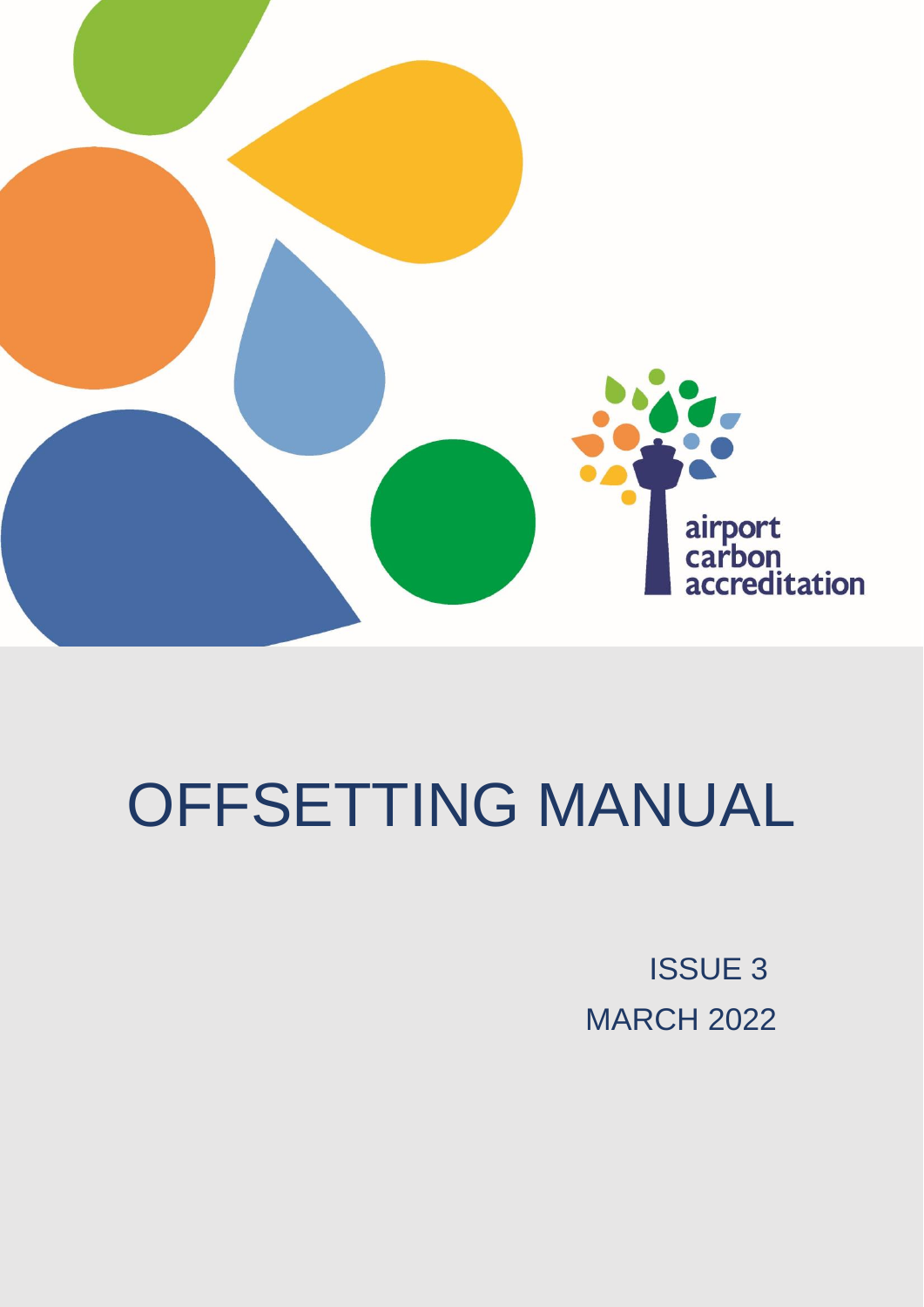















HELPLINE: +44 845 868 2708 aca@wspgroup.com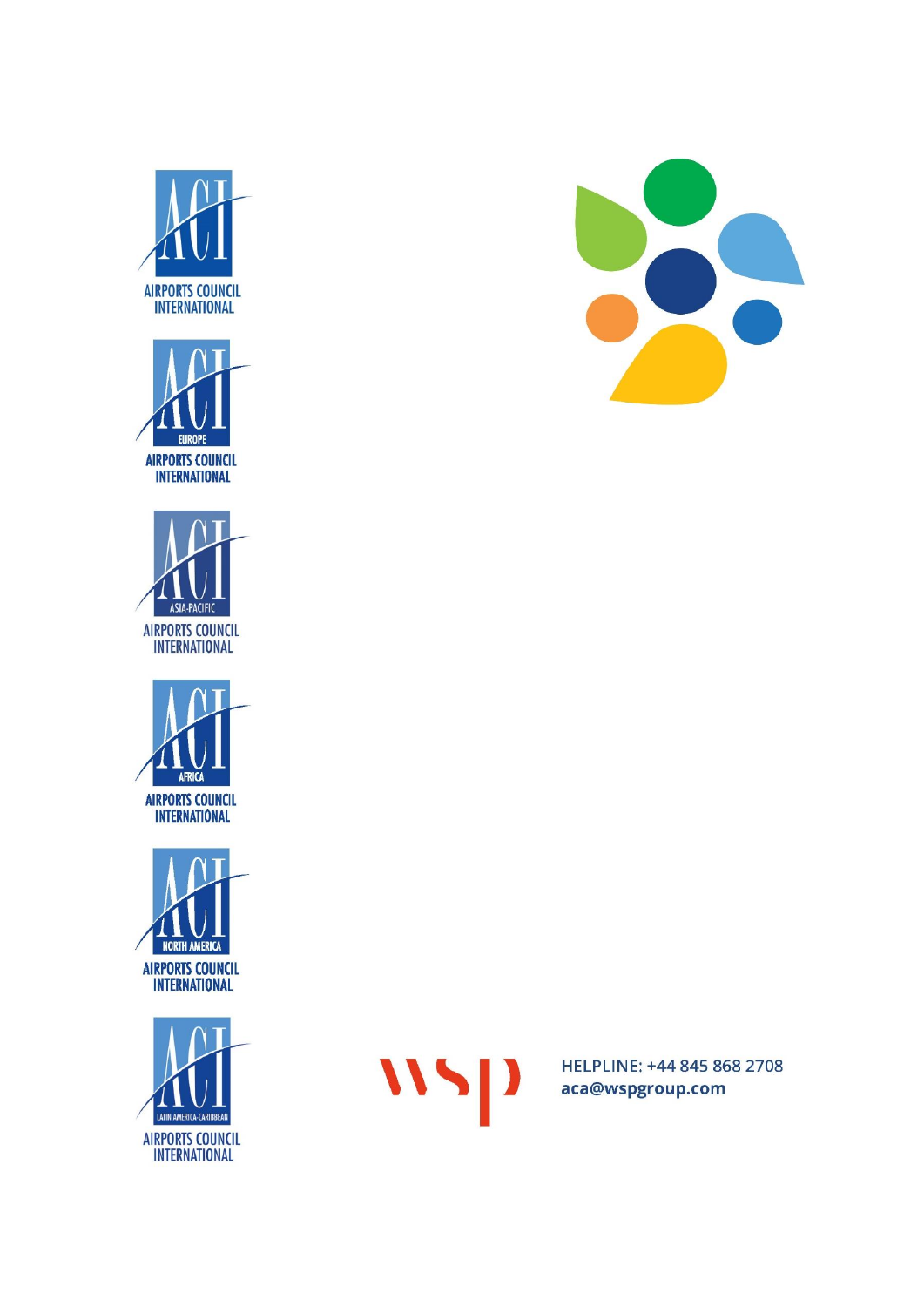# **TABLE OF CONTENTS**

| $\mathbf 1$             |                                                                         |
|-------------------------|-------------------------------------------------------------------------|
| $\overline{2}$          |                                                                         |
| $\overline{\mathbf{3}}$ |                                                                         |
| 4                       | <b>OFFSETTING REQUIREMENTS &amp; RECOMMENDATIONS6</b>                   |
| 4.1                     |                                                                         |
| 4.2                     |                                                                         |
| 4.3                     |                                                                         |
|                         |                                                                         |
|                         | OFFSET PROJECT TYPES SUMMARY INFORMATION11                              |
|                         |                                                                         |
|                         |                                                                         |
| 5.1                     | <b>INTRODUCTION AND PURPOSE OF THE REQUEST FOR PROPOSAL (RFP)</b><br>14 |
| 5.2                     |                                                                         |
| 5.3                     |                                                                         |
| 5.4                     |                                                                         |
| 5.5                     |                                                                         |
|                         |                                                                         |
| 5.7                     |                                                                         |
| 5.8                     |                                                                         |
| 5.9                     |                                                                         |
| 5.10                    |                                                                         |
| 5.11                    |                                                                         |
| 5.12                    |                                                                         |
| 5.13                    |                                                                         |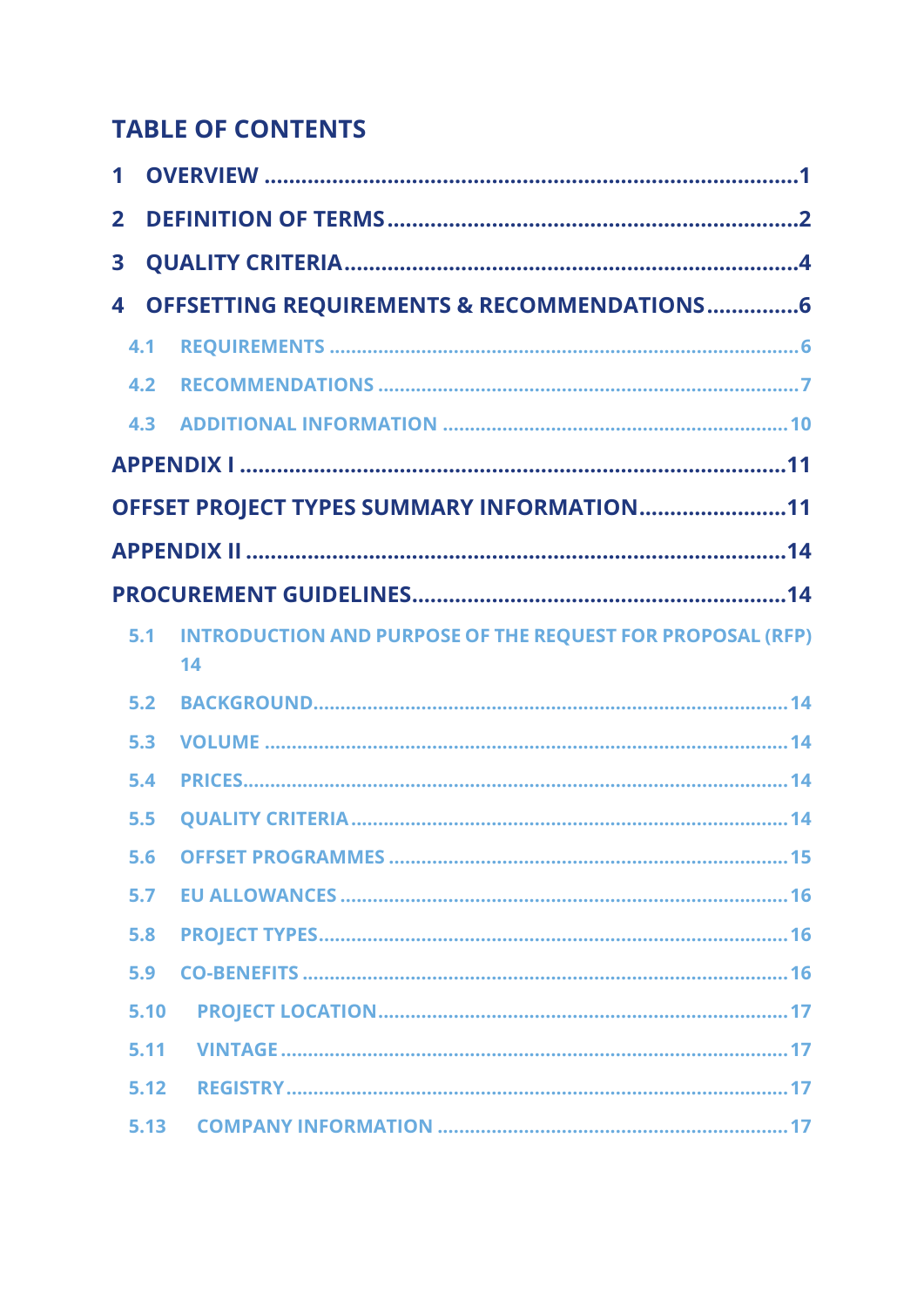## <span id="page-3-0"></span>**1 OVERVIEW**

*Airport Carbon Accreditation* is the only voluntary global carbon management standard for airports. The aim is to encourage and enable airports to implement best practices in carbon management and achieve emissions reductions. Airports can participate at four progressively stringent levels of accreditation: 1. Mapping; 2. Reduction; 3. Optimisation; and 4. Transformation. In addition, airports at Level 3 and 4 can choose to offset their residual, unavoidable emissions, thereby achieving Level 3+ (Neutrality) and 4+ (Transition) respectively.

More specifically, at Level 3+ or 4+, airports shall compensate for their Scope 1 and 2 residual emissions as well as Scope 3 airport staff business travel emissions that cannot be reduced by other means by purchasing offsets.

Global offset instruments and markets are becoming more complex and the risk of double counting of offsets is likely to increase in the coming years. Under the Paris Agreement, countries will formulate self-defined greenhouse gases-GHG reduction targets. Most of the emission reductions achieved by offset projects will fall within the scope of such reduction targets. Therefore, there is a risk that project host countries count the resulting emission reductions towards their Nationally Determined Contributions (NDCs), whereas the corresponding credits have already been sold internationally. The Paris Agreement requires robust accounting of internationally transferred units to avoid double counting.

This Offsetting Manual has been developed to inform and guide airports about offsetting options, requirements and recommendations, as well as to provide practical support through dedicated offset procurement guidelines.

This document is based on a comprehensive study on offsetting for airports that was assigned by ACI EUROPE to the company Ecofys in 2017 and completed in 2018. This study included, amongst others the identification of the key offsetting quality criteria and the assessment of offset programmes and projects against them. Based on this assessment, a proposed list of eligible offset programmes was established and offset project types were attributed different degrees of confidence in their compliance with the quality criteria. The *Airport Carbon Accreditation* Task Force and Advisory Board reviewed the study and agreed on the Offsetting Manual.

This present edition, Issue 3, reflects updates since Issue 2 was published in 2020. Essentially, Section 5 Applicability in Issue 2 has been omitted; an additional offset programme for French airports only – Label Bas Carbone has been added; and, in the recommendations section the language has been clarified or firmed up by using the word 'must' instead of 'recommended'.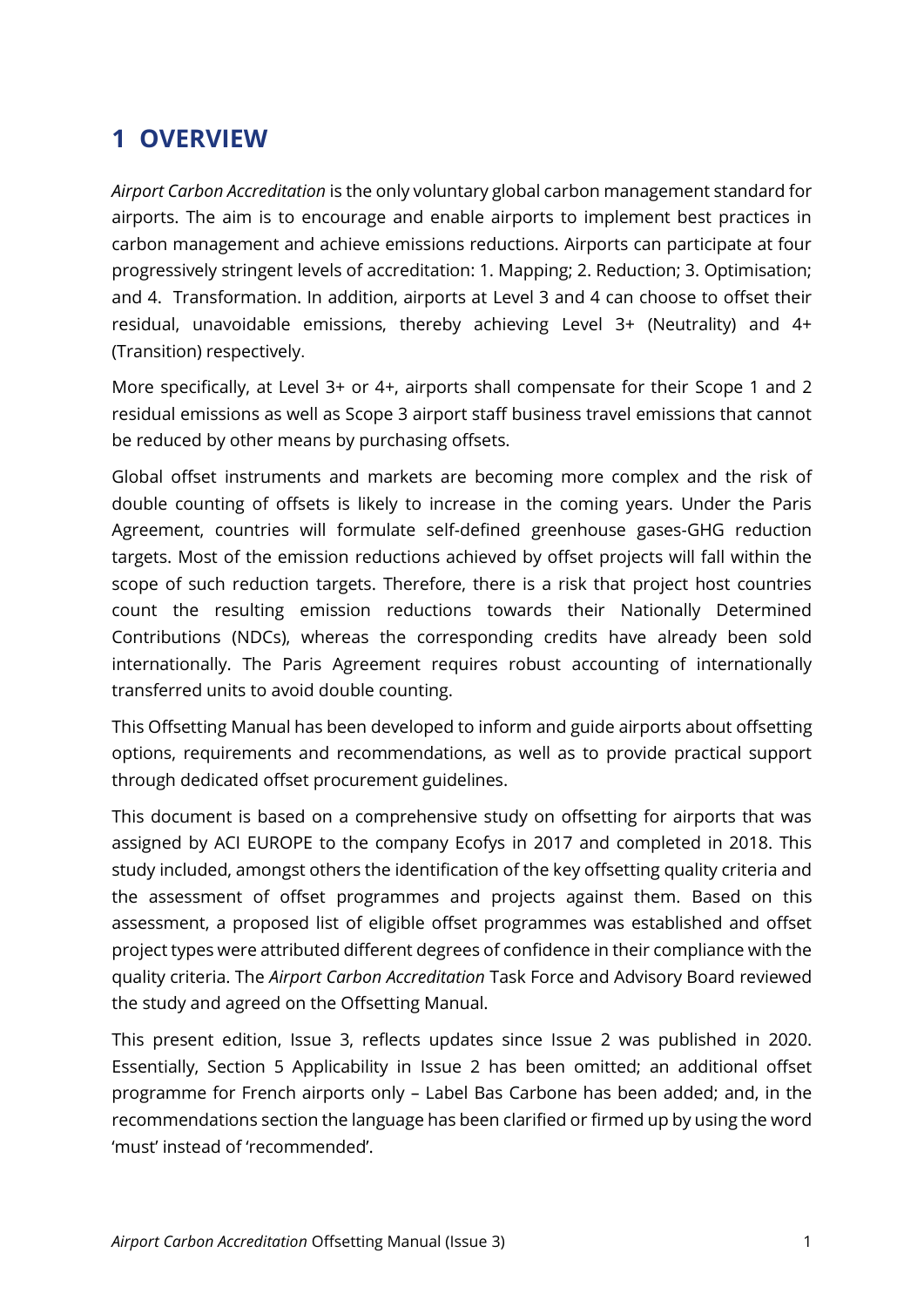Section 2 defines the key terms used in the Offsetting Manual and Section 3 explains the mandatory and optional quality criteria for offsets. Section 4 introduces the requirements and recommendations for offsetting under *Airport Carbon Accreditation*. Appendix I provides summary information for offset projects, while Appendix II presents procurement guidelines that can help airports draft Requests for Proposals from offset suppliers.

## <span id="page-4-0"></span>**2 DEFINITION OF TERMS**

The key definitions used in this document are listed below.

| <b>OFFSET</b>           | A carbon offset-or simply offset-represents one metric<br>tonne of carbon dioxide equivalent (MTCO <sub>2e</sub> ). Offsets are<br>created, held, and transferred as digital credits in an<br>electronic registry. When an offset is purchased, it is<br>cancelled, or retired or redeemed in the registry to<br>compensate for the emission of one tCO <sub>2e</sub> . Consequently, it<br>is no longer traded on a registry.                                                                                                                                                                                                                                                                      |
|-------------------------|-----------------------------------------------------------------------------------------------------------------------------------------------------------------------------------------------------------------------------------------------------------------------------------------------------------------------------------------------------------------------------------------------------------------------------------------------------------------------------------------------------------------------------------------------------------------------------------------------------------------------------------------------------------------------------------------------------|
| MTCO <sub>2E</sub>      | Metrics Tonnes of Carbon Dioxide Equivalent (MTCO <sub>2e</sub> ) is the<br>internationally accepted term for describing different GHGs<br>(e.g., carbon dioxide, methane, nitrous oxide) in a common<br>unit. $CO2$ is the most commonly emitted GHG, but all of the<br>other GHGs listed above have higher climate change impacts<br>per metric tonne than $CO2$ does. For any quantity and type of<br>GHG, one MTCO <sub>2e</sub> signifies the amount of $CO2$ that would<br>have the equivalent climate change impact. For the purposes<br>of GHG accounting and carbon neutrality calculations,<br>MTCO <sub>2e</sub> is the way to consistently quantify all GHG emissions<br>or reductions. |
| <b>OFFSET PROJECT</b>   | A project that aims to reduce emissions and generate offsets.<br>Implementing offset projects leads to the issuance of offsets<br>over the project duration.                                                                                                                                                                                                                                                                                                                                                                                                                                                                                                                                        |
| <b>OFFSET PROGRAMME</b> | An offset programme refers to an institution that has<br>developed a specific accounting protocol. It issues offsets<br>according to the protocol and has its own registry. For an<br>offset project to be certified under a certain offset<br>programme, it must meet certain criteria regarding baseline<br>setting, monitoring methodologies, etc.                                                                                                                                                                                                                                                                                                                                               |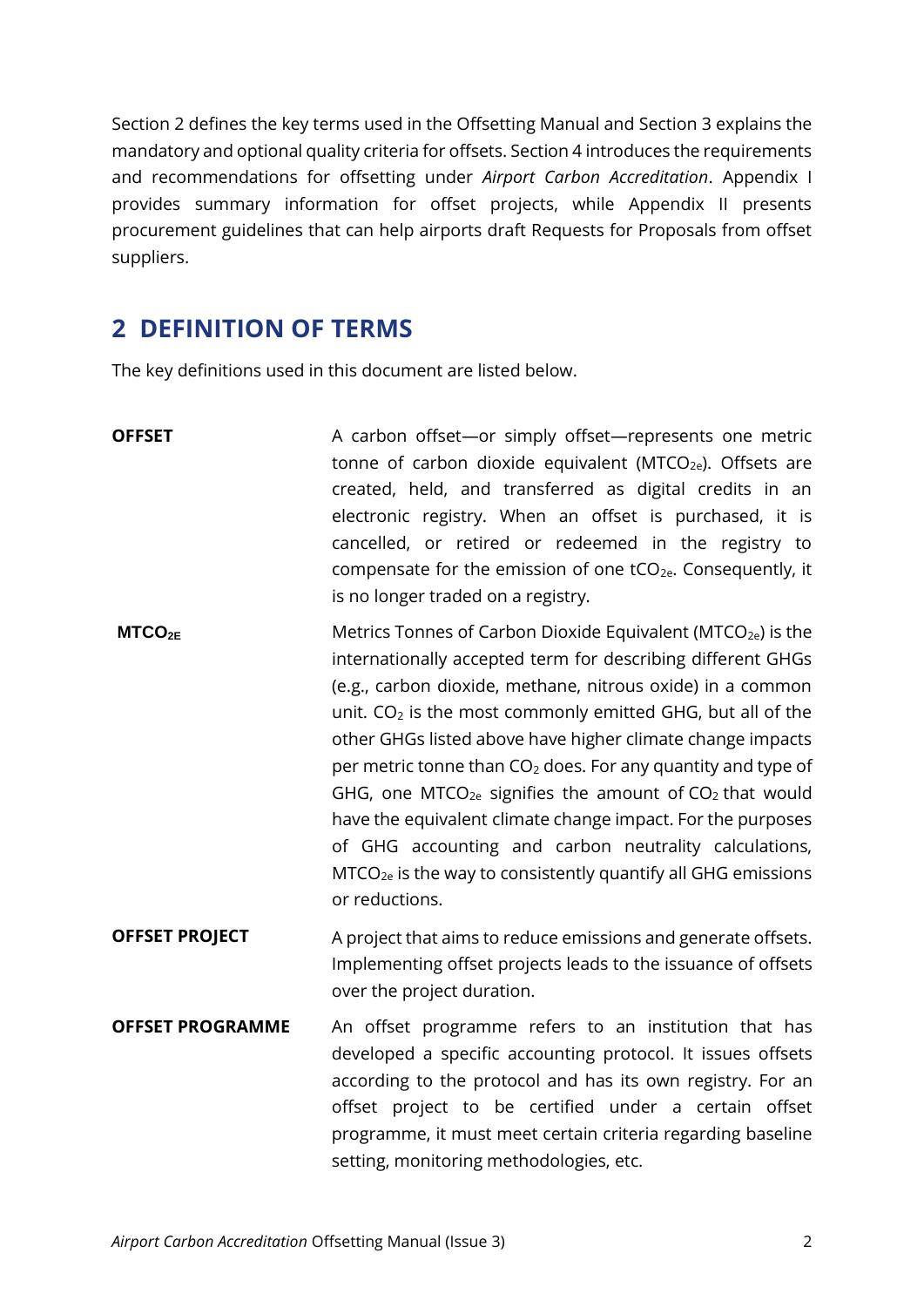- **QUALITY CRITERIA** Quality criteria describe the requirements that offset activities must comply with to ensure environmental integrity and to monitor externalities. The quality and credibility of offsets depends on the (confidence in the) degree to which these criteria are met.
- **OFFSET LABEL** An offset label represents an additional attribute to credits issued under an offset programme. It identifies specific qualities of an offset project in comparison to other projects that do not have this label. An offset label does not issue offsets.

#### **ENVIRONMENTAL**

- **INTEGRITY** Environmental integrity refers to the fact or confidence that an offset refers to real, measurable, and additional emission reduction.
- **REQUIREMENT** Any specification which airports shall comply with in accordance with the provisions of the Offsetting Manual.
- **RECOMMENDATION** Any specification which airports may wish to comply with in accordance with the provisions of the Offsetting Manual.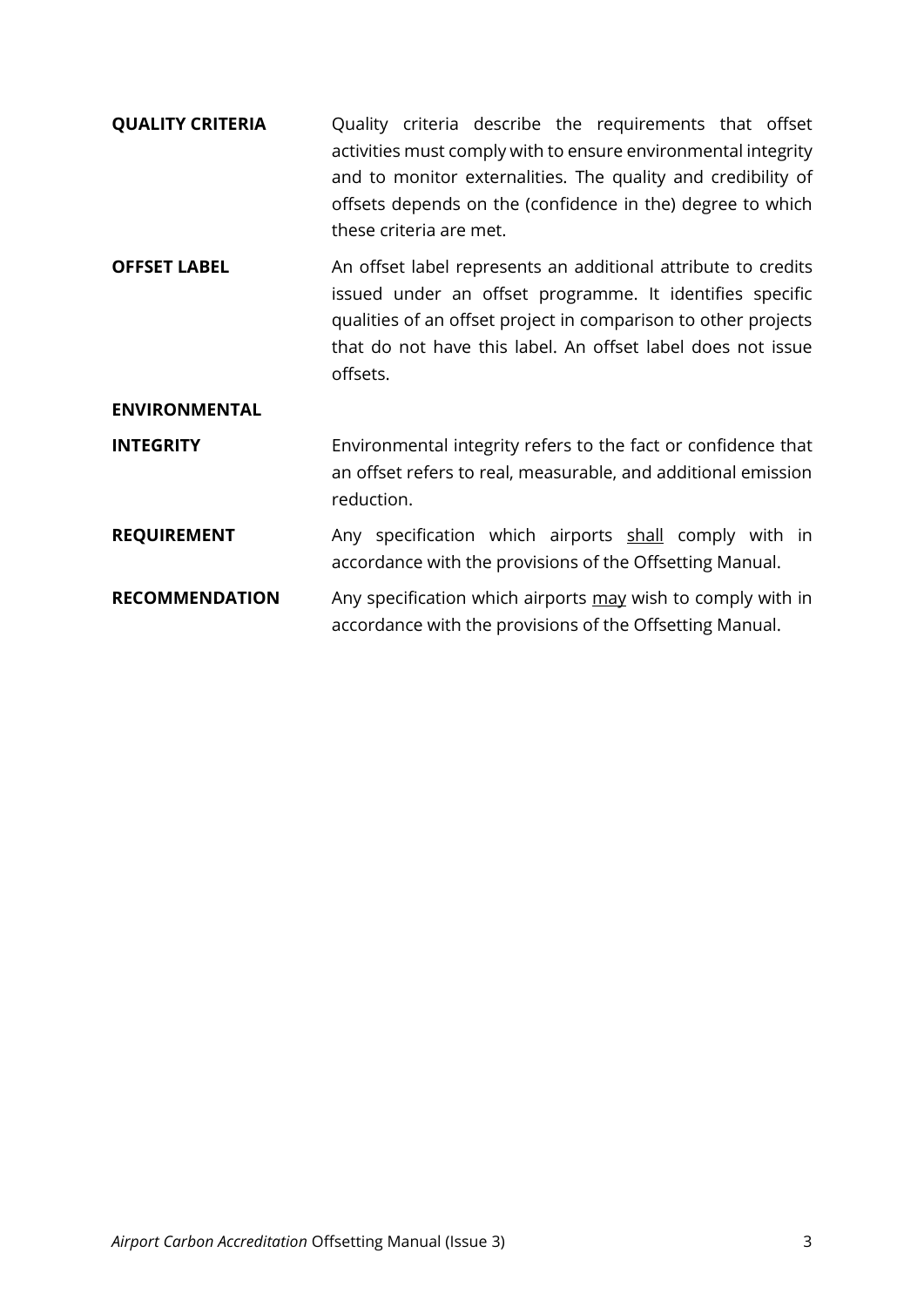# <span id="page-6-0"></span>**3 QUALITY CRITERIA**

An offset must meet certain environmental integrity criteria, mitigate negative side effects and can promote positive side effects. Table 1 lists the mandatory and optional quality criteria that are considered as best practice for offsetting.

| Table 1 - Overview of Quality Criteria |  |  |
|----------------------------------------|--|--|
|----------------------------------------|--|--|

| <b>MANDATORY QUALITY CRITERIA</b> |                                                                                                                                                                                                                                                                                                                                                                                       |  |  |
|-----------------------------------|---------------------------------------------------------------------------------------------------------------------------------------------------------------------------------------------------------------------------------------------------------------------------------------------------------------------------------------------------------------------------------------|--|--|
| <b>CRITERION</b>                  | <b>DESCRIPTION</b>                                                                                                                                                                                                                                                                                                                                                                    |  |  |
| <b>ADDITIONALITY</b>              | The offset project and resulting emission reductions would not have occurred in the<br>absence of an offset project and the revenue from selling offsets. The ongoing need for<br>financial support to cover operational expenses throughout the project duration after the<br>initial investment decision is made and the project is implemented is referred to as<br>vulnerability. |  |  |
| <b>MRV</b>                        | Emission reductions are Monitored, Reported, and Verified; therefore they are real and<br>measurable.                                                                                                                                                                                                                                                                                 |  |  |
| <b>PERMANENCE</b>                 | Emission reductions are permanent and irreversible.                                                                                                                                                                                                                                                                                                                                   |  |  |
| <b>LEAKAGE</b>                    | The offset project does not cause higher greenhouse gas (GHG) emissions or lower GHG<br>mitigation outside of the project boundary.                                                                                                                                                                                                                                                   |  |  |
| <b>OWNERSHIP</b>                  | A robust accounting system prevents double counting and double claiming of offsets.                                                                                                                                                                                                                                                                                                   |  |  |
| <b>NO HARM</b>                    | The offset project should not cause any negative environmental or social externalities.                                                                                                                                                                                                                                                                                               |  |  |
| <b>OPTIONAL QUALITY CRITERIA</b>  |                                                                                                                                                                                                                                                                                                                                                                                       |  |  |
| <b>CRITERION</b>                  | <b>DESCRIPTION</b>                                                                                                                                                                                                                                                                                                                                                                    |  |  |
| <b>VINTAGE</b>                    | Refers to the year in which an offset was generated. Confidence in environmental<br>integrity is higher if the offset project was registered under latest standards and the<br>emission reductions took place recently.                                                                                                                                                               |  |  |
| <b>CO-BENEFITS</b>                | The offset project contributes to the Sustainable Development Goals (SDGs) beyond<br>climate action.                                                                                                                                                                                                                                                                                  |  |  |
| <b>LOCATION</b>                   | Contributions to SDGs may increase if the offset project is implemented in least<br>developed countries because there is a stronger potential for co-benefits.                                                                                                                                                                                                                        |  |  |

Well-established offset programmes are based on the above quality criteria. Each offset project needs to go through a defined project cycle to pass several assessments and be registered. Then emission reductions need to be verified by verifiers (i.e., accredited entities which ensure that offset quality criteria are met) and certified before offsets can be issued.

This cycle can be separated into two main stages: the project design stage and the project implementation stage. Moving a project from conception to final issuance of offsets takes two and a half years on average. Offset project registries issue a unique serial number to each tonne of emission reduction that can be transacted multiple times before an owner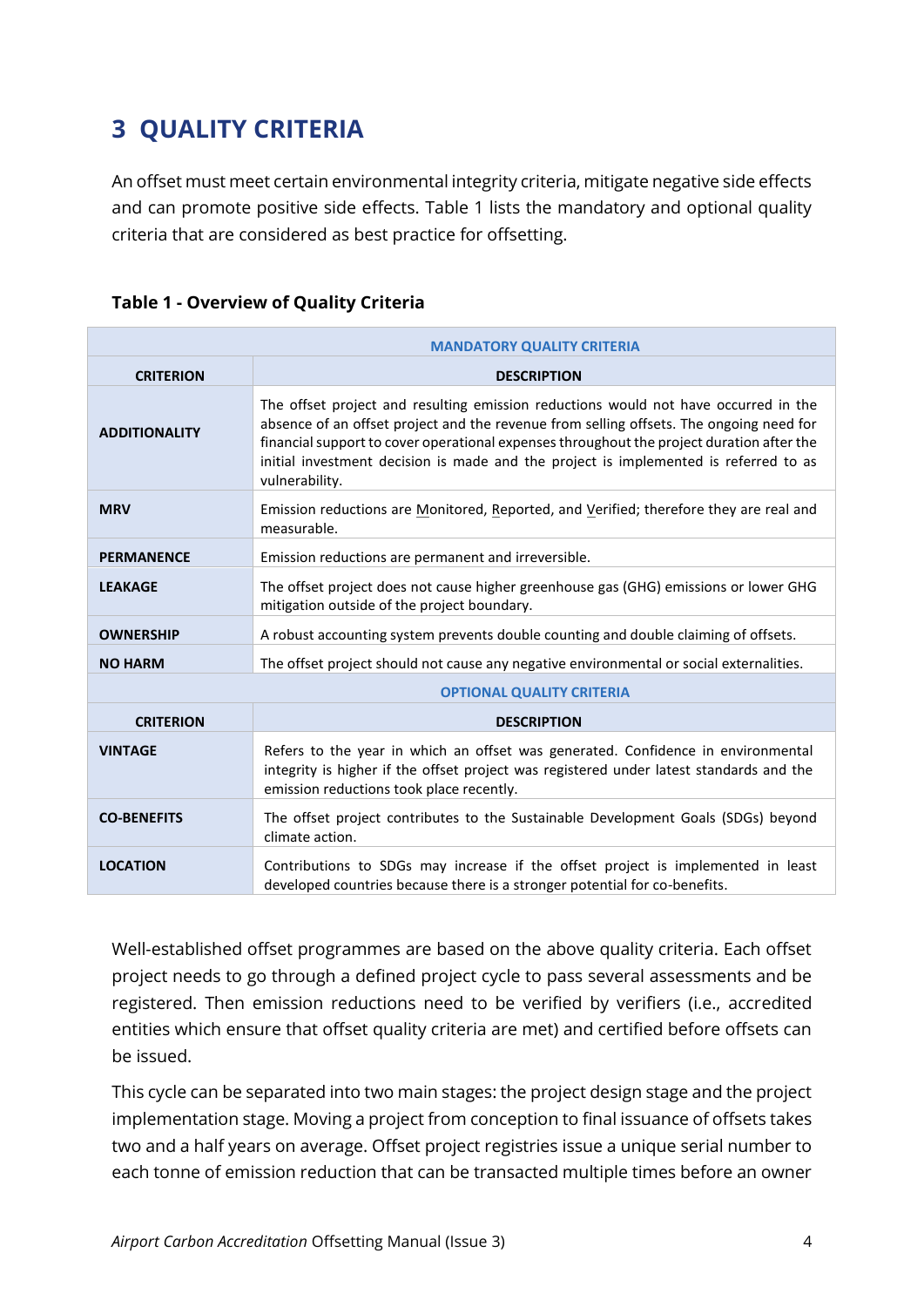can choose to retire it (i.e., it is taken out of the market and is no longer traded on a public registry). A retired offset is flagged as unsellable on the registry so that only the end buyer can claim the emissions reduction associated with the offset.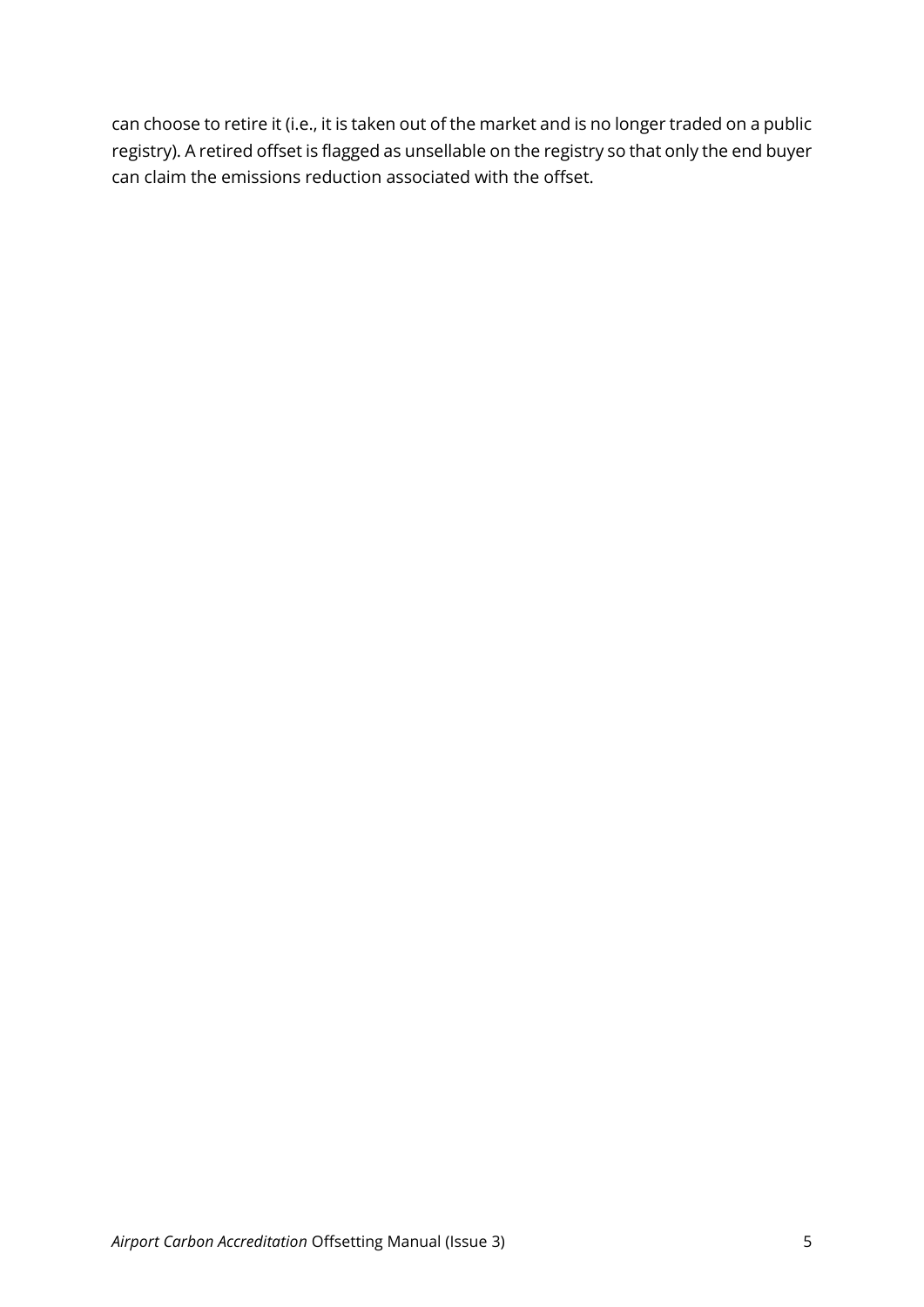## <span id="page-8-0"></span>**4 OFFSETTING REQUIREMENTS & RECOMMENDATIONS**

*Airport Carbon Accreditation* is introducing the following requirements and recommendations for offsetting to ensure that the programme evolves in line with the latest international developments, maintains its credibility, and maximises effectiveness.

## <span id="page-8-1"></span>**4.1 REQUIREMENTS**

## **4.1.1. AIRPORTS SHALL CHOOSE PROJECTS FROM SPECIFIC OFFSET PROGRAMMES**

Rationale: Only the most established and credible offset programmes that meet strict methodological and quality criteria are eligible under *Airport Carbon Accreditation*. Airports shall choose one or more from the following list:

- Clean Development Mechanism
- Verified Carbon Standard
- Gold Standard
- Climate Action Reserve
- American Carbon Registry
- UK Woodland Carbon Code (for UK-based airports only)
- Label Bas Carbone (for French airports only)

## **4.1.2. AIRPORTS SHALL NOT CHOOSE OFFSET PROJECTS WITH A HIGH RISK OF LOW ENVIRONMENTAL INTEGRITY**

Rationale: Recent studies conclude that environmental integrity of offsets mainly depends on the project type since the major offset programmes follow equivalent procedures and methodologies. In principle, in any offsetting project type, there can be a high quality individual project. However, for some project types there are inherent concerns with respect to additionality, calculation and permanence of emission reductions, leakage risk, and negative externalities. Therefore, offsetting project types listed in Table 2 are not eligible under *Airport Carbon Accreditation.* Appendix I provides a short indicative description for each of these project types.

|  | Table 2 - Non-eligible Offset Project Types |
|--|---------------------------------------------|
|--|---------------------------------------------|

- Nuclear energy
- Fuel switching
- Industrial gases HFC &  $N_2O$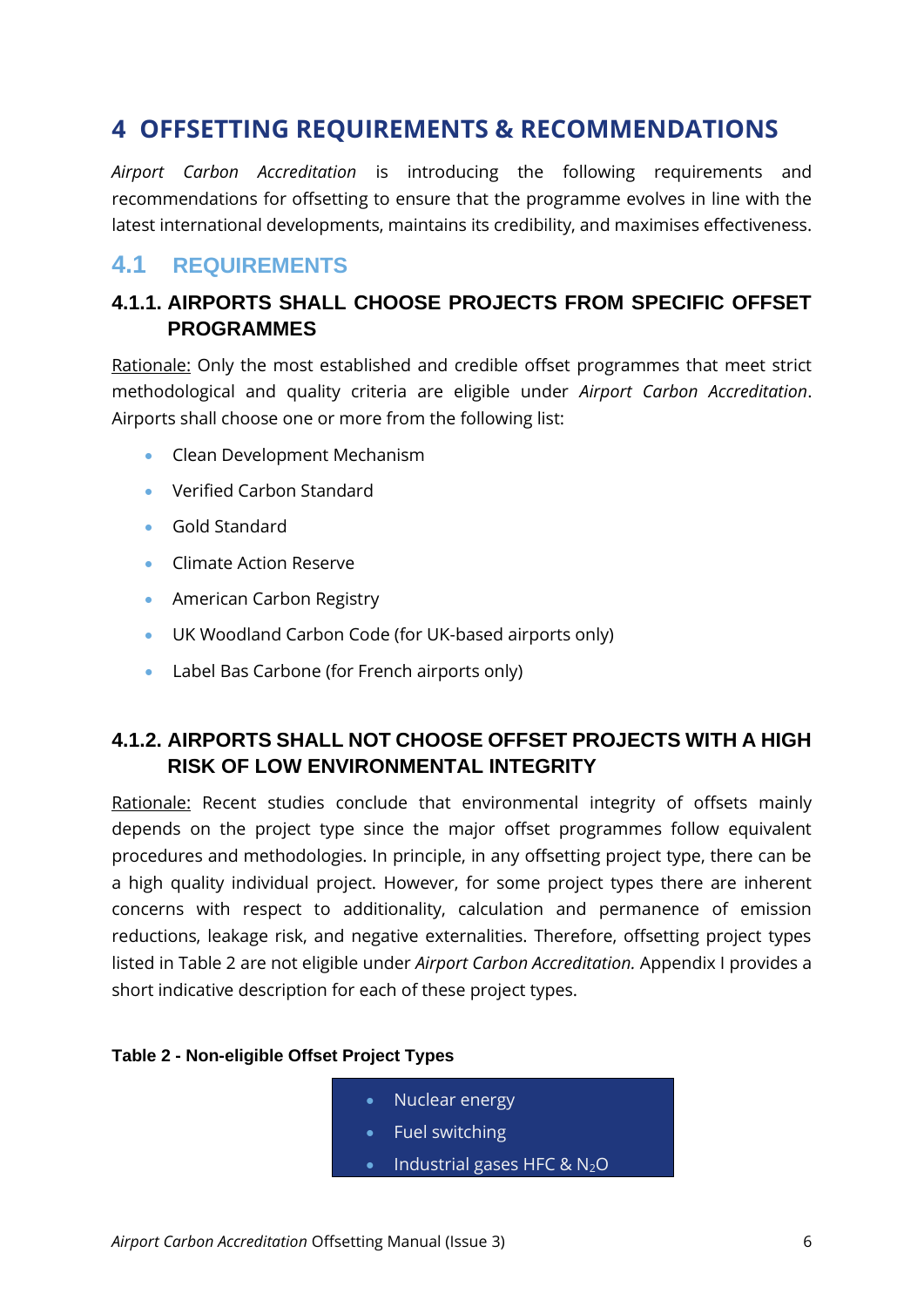#### • Coal mine methane

 On an exceptional basis, if an airport believes that it has identified a high quality project from Table 2, it should contact the Administrator and provide evidence demonstrating that the project complies with the offset quality criteria set out in Table 1. For the purposes of *Airport Carbon Accreditation*, airports shall not purchase offsets from such projects before providing relevant evidence to the Administrator and verifying with them that they meet the quality criteria and can be accepted.

## **4.1.3 AIRPORTS SHALL PROVIDE A MINIMUM SET OF INFORMATION ABOUT THE OFFSETS**

Rationale: In order to verify the compliance of the airport with the Offsetting Manual, the airport shall provide the following information to the Administrator about the offsets purchased:

- Offset programme
- Offset project type
- Project name
- Project identification number

If the offsets retired by an airport are registered in a public registry, the airport shall provide a link to the relevant entry in the registry to the Administrator.

## <span id="page-9-0"></span>**4.2 RECOMMENDATIONS**

## **4.2.1. AIRPORTS ARE ENCOURAGED TO TAKE INTO ACCOUNT THE VARYING DEGREES OF CONFIDENCE IN THE QUALITY OF ELIGIBLE PROJECT TYPES**

Rationale: Offsetting project types not included in Table 2 are accepted under *Airport Carbon Accreditation*. However, airports should note that there is a risk that some of them may not include individual projects of high quality. Table 3 provides a list with project types with medium confidence in their quality, and another one with higher confidence in their quality. In both cases, airports are advised to always request evidence from their offset supplier that the project is of high quality (e.g., project design documents, monitoring reports). This information can provide additional validated evidence regarding environmental integrity and externalities. Appendix I provides a short indicative description for each of these project types.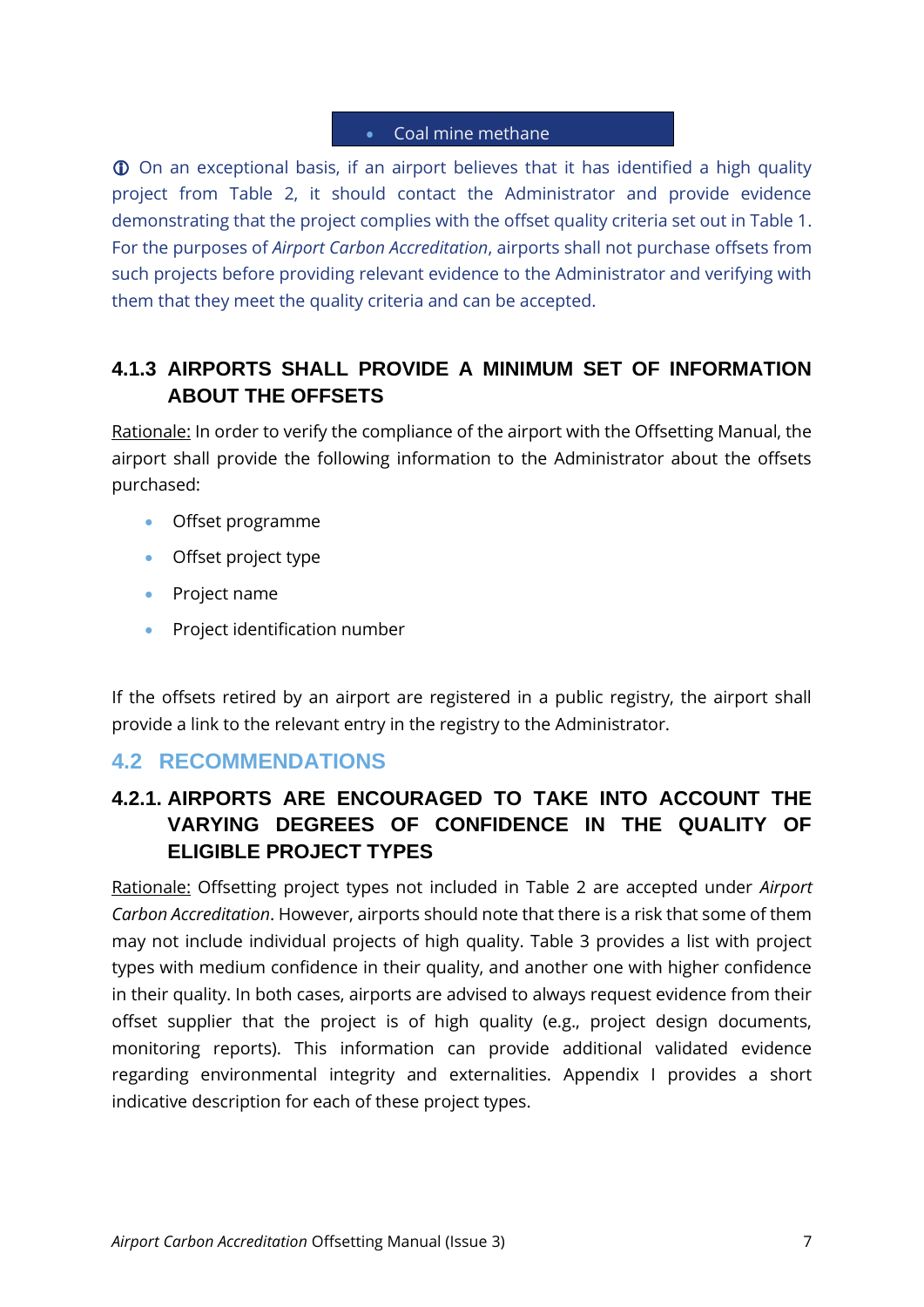| <b>MEDIUM CONFIDENCE</b>                          | <b>HIGHER CONFIDENCE</b>        |
|---------------------------------------------------|---------------------------------|
| Industry efficiency (including waste<br>$\bullet$ | Efficient lighting<br>$\bullet$ |
| heat/gas recovery & blended cement)               | <b>Biogas</b><br>۰              |
| Transport                                         | Methane from landfills<br>۰     |
| Large-scale conventional renewables               | Small solar (off-grid)<br>٠     |
| (wind, hydro - dam, solar – grid-<br>connected)   | Small hydro (run-of-river)<br>٠ |
| Forestry and land-use (including                  | Geothermal<br>۰                 |
| agriculture)                                      | <b>Biomass</b><br>٠             |
|                                                   | Cookstoves                      |

#### **Table 3 - Medium & Higher Confidence Offset Project Types**

## **4.2.3 AIRPORTS MUST USE OFFSETS THAT HAVE BEEN ISSUED WITHIN 5 YEARS PRIOR TO THE OCCURRENCE OF THE AIRPORT GHG EMISSIONS TO BE COMPENSATED**

Rationale: Offsets that remain unsold in the market for a longer period may originate from projects with low credibility. In addition, long vintage periods may indicate that the project depends less on offset revenue, which raises additionality concerns.

## **4.2.4 AIRPORTS MUST CHOOSE OFFSETS THAT ARE CERTIFIED UNDER AN OFFSET LABEL**

Rationale: Offset labels set additional requirements compared to the registration process applied by offset programmes, as they require project developers to pass a more extensive stakeholder engagement process and to demonstrate co-benefits. Furthermore, the additional checks can also enhance the confidence in environmental integrity. Indicative offset labels include the Climate, Community & Biodiversity Standards (CCBS) and Social Carbon (SC), while there may be more offset labels offered to airports. As such initiatives can never lower the credibility of offsets, any offset label shall be accepted.

## **4.2.5 AIRPORTS MUST SEEK ASSURANCES THAT THE EMISSION REDUCTIONS ASSOCIATED WITH THEIR OFFSETS ARE NOT COUNTED TWICE**

Rationale: Global offset instruments and markets will become more complex and the risk of double counting of offsets is likely to increase in the coming years. Under the Paris Agreement and the associated NDC's, countries will formulate self-defined GHG reduction targets. Most of the emission reductions achieved by offset projects will fall within the scope of such reduction targets. Therefore, there is a risk that project host countries count the resulting emission reductions towards their NDCs, whereas the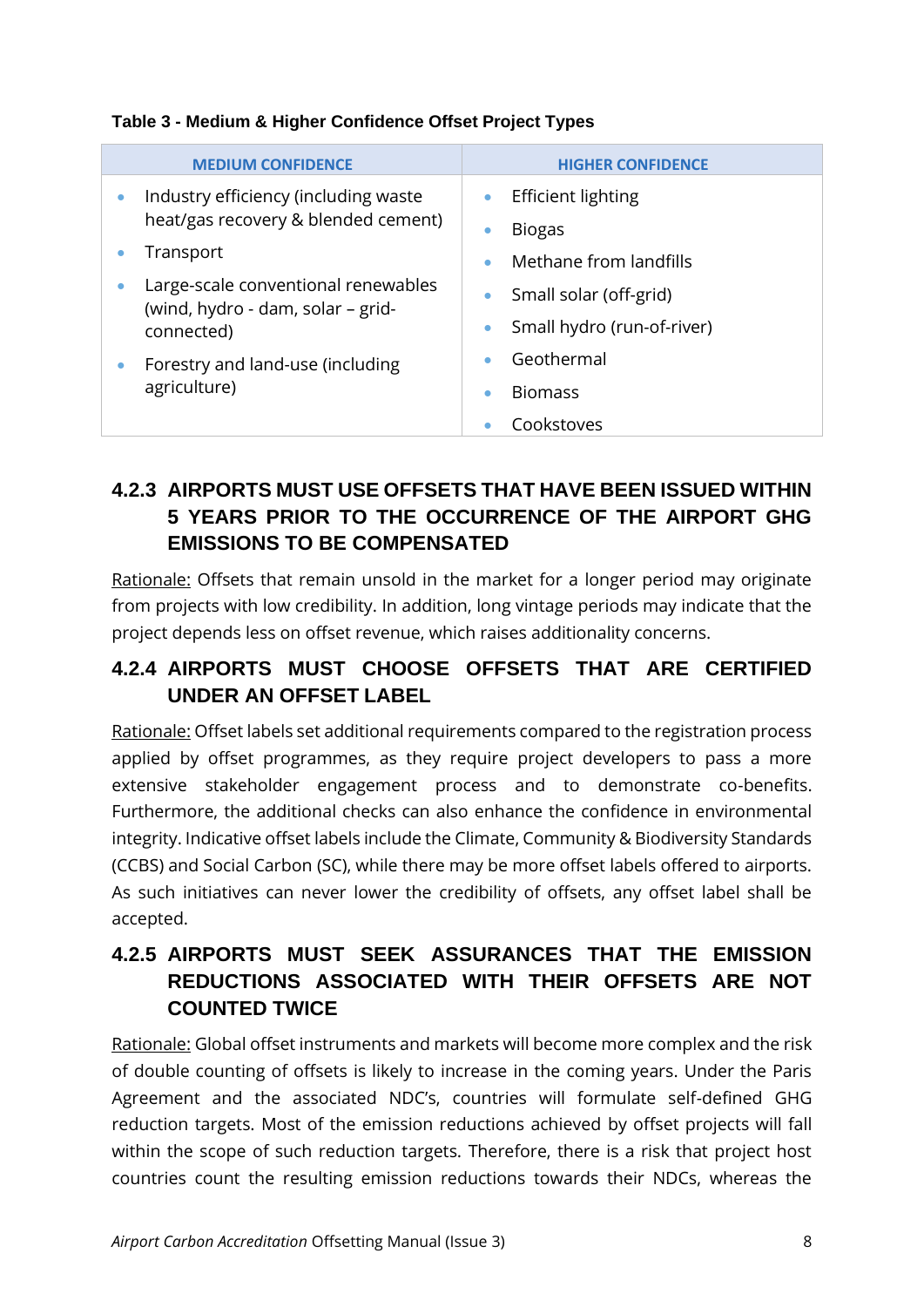corresponding credits have already been sold internationally. The Paris Agreement requires robust accounting of internationally transferred units to avoid double counting. However, there are considerable challenges in this regard and the implementation of such robust mechanisms is still being negotiated.

Airports should be aware that double counting of emission reductions would occur when a single GHG emission reduction is counted more than once. Therefore, they are encouraged to request relevant documentation from the offset suppliers, such as host country approval letters, in which the host country assures that the offsets generated by a project are only counted once.

## **4.2.6 AIRPORTS ARE ENCOURAGED TO PUBLICLY COMMUNICATE THEIR OFFSETTING ACTIVITIES**

Rationale: Various stakeholders expect organisations that claim carbon neutrality to be fully transparent about their practices and to actively communicate details about offsets. Airports are encouraged to publicly communicate key information including for instance quantity of offsets, offset programme, project type, project location, project name, and project identification number. A good practice is to ask project developers or offset retailers to retire offsets in the airport's name and to use public offset registries. Sharing a link to the registry where the offsets have been retired can help convey the above information on the airport's offsetting choices. Such information may be provided on airport websites or in existing reports (e.g., sustainability reports).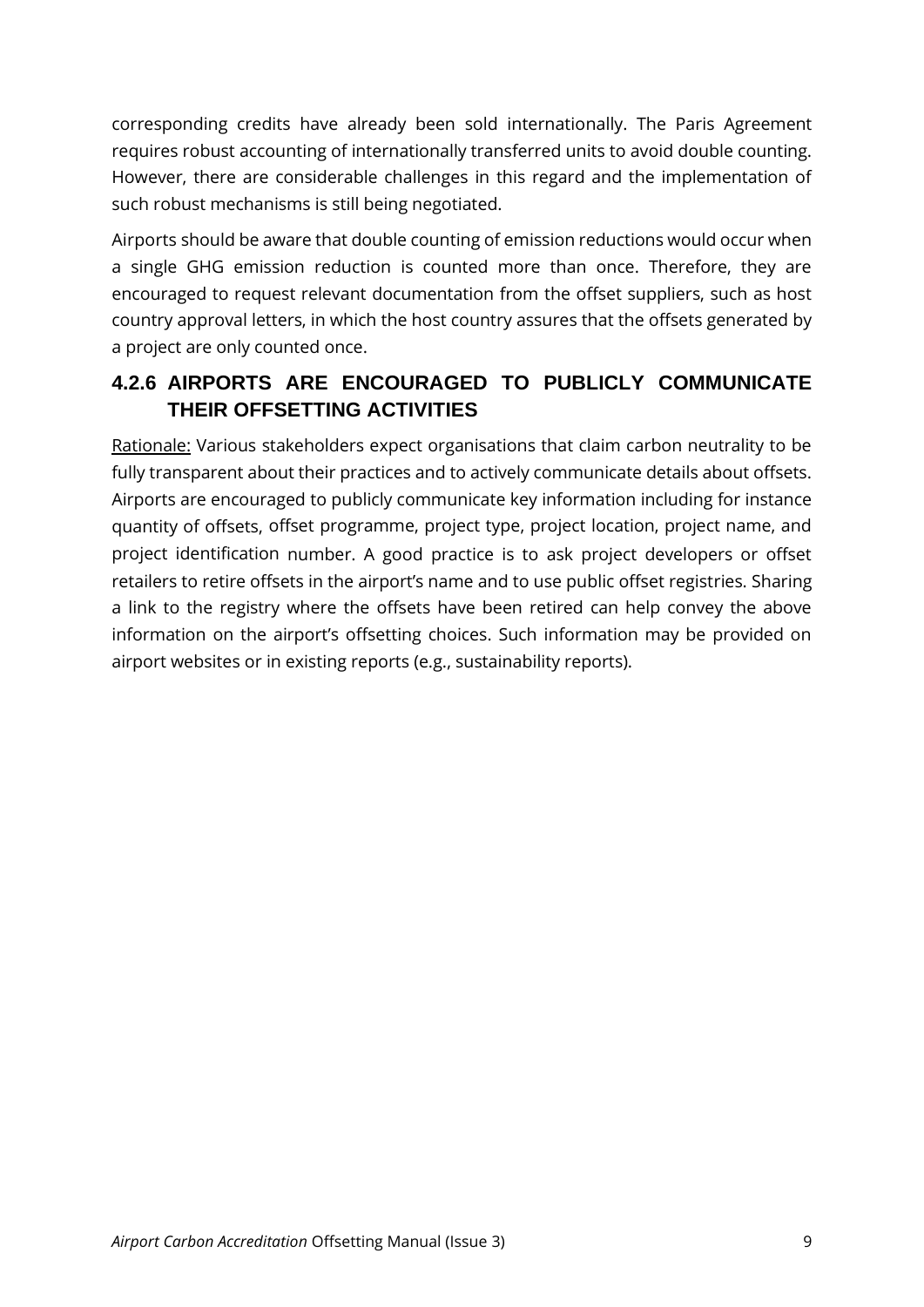## <span id="page-12-0"></span>**4.3 ADDITIONAL INFORMATION**

New offset programmes and project types continue to be introduced. If an airport believes that a programme or project type should be permitted under *Airport Carbon Accreditation*, the airport can raise the matter to the Administrator, who will consider the request in consultation with the Task Force and the Advisory Board. New programmes or project types will be required to demonstrate that they comply with the quality criteria of Table 1. For the purposes of *Airport Carbon Accreditation*, airports should not purchase offsets from programmes or project types, which currently do not appear under this Offsetting Manual, before having checked with the Administrator whether they will be accepted.

 Airports may choose to develop new projects locally or internationally that lead to carbon offsets. In such cases, the offsets should be issued under one of the permissible programmes. Specifically, airports may decide to develop new offset projects to directly benefit nearby communities that may be negatively affected by airport operations. In such cases, airports should carefully consider the expected benefits as well as the time, cost and human resource implications and requirements for the full cycle of the offset project, which as described in Section 3, can take more than two years.

 In order to facilitate the offsetting procurement process, this Offsetting Manual is introducing indicative procurement guidelines (Appendix II), which can be used in Requests for Proposals.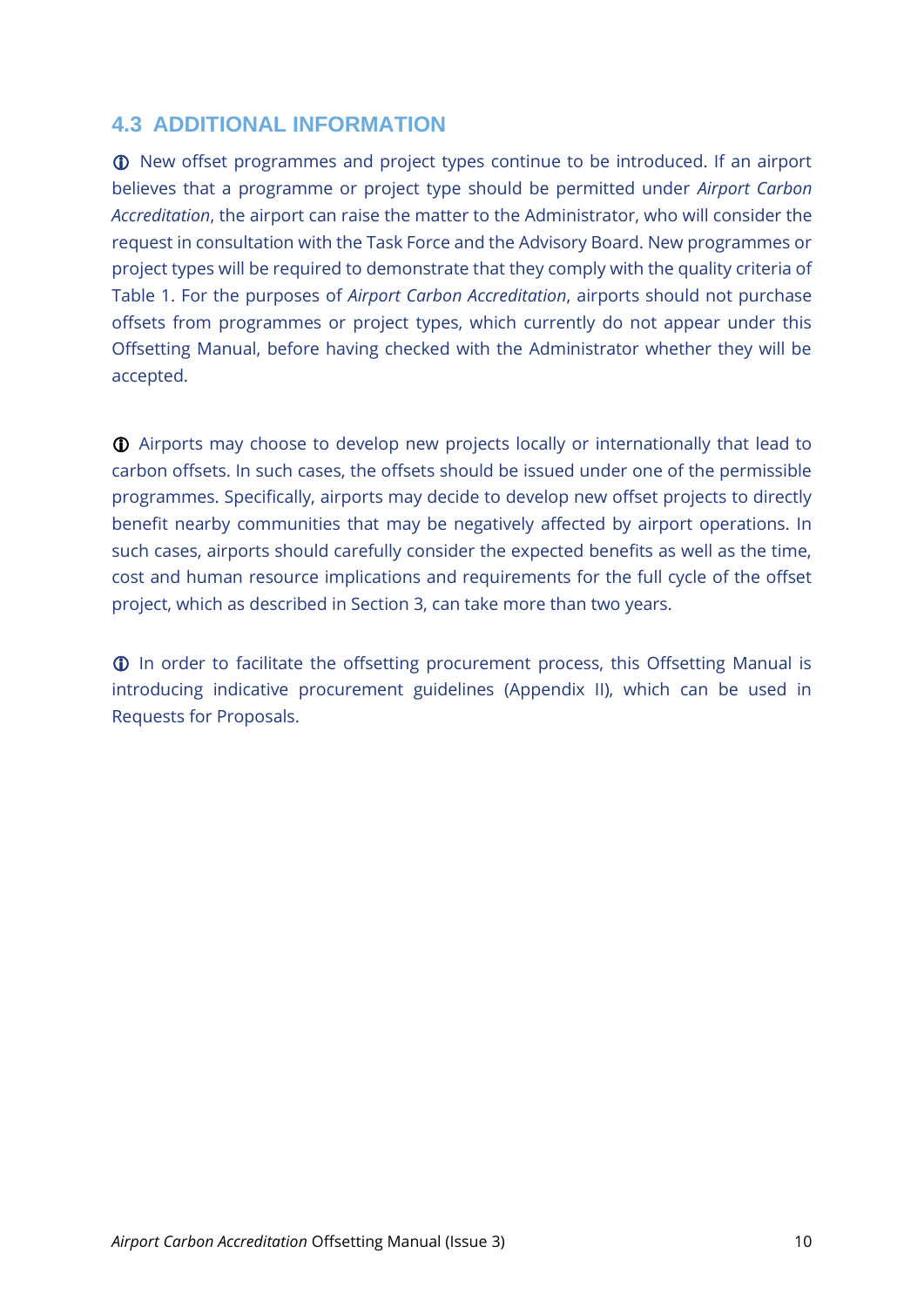## **APPENDIX I**

# <span id="page-13-1"></span><span id="page-13-0"></span>**OFFSET PROJECT TYPES SUMMARY INFORMATION**

| HIGHER CONFIDENCE OFFSET PROJECT TYPES                       |                                                                                                                                                                                                        |                                                                                                                                                                                                                                       |  |
|--------------------------------------------------------------|--------------------------------------------------------------------------------------------------------------------------------------------------------------------------------------------------------|---------------------------------------------------------------------------------------------------------------------------------------------------------------------------------------------------------------------------------------|--|
| <b>PROJECT TYPE</b>                                          | <b>TYPICAL PROJECT</b>                                                                                                                                                                                 | <b>GHG MITIGATION ACTION</b>                                                                                                                                                                                                          |  |
| <b>EFFICIENT</b><br><b>LIGHTING</b>                          | LED lamps are sold at a reduced price,<br>or donated to households to replace<br>incandescent lamps.                                                                                                   | Displacement of less-efficient lighting<br>by more-efficient technology<br>and<br>emissions<br>reducing<br>GHG<br>from<br>electricity production.                                                                                     |  |
| <b>BIOGAS</b>                                                | Organic waste is treated by anaerobic<br>digestion. The output is upgraded and<br>used to replace natural gas in a natural<br>gas distribution system.                                                 | Displacement of natural gas in a<br>natural gas distribution system.                                                                                                                                                                  |  |
| <b>METHANE FROM</b><br><b>LANDFILLS</b>                      | Capture of landfill gas and its flaring<br>and/or use to produce energy and/or<br>use to supply natural gas consumers.                                                                                 | Destruction of methane emissions<br>and/or displacement of a more-GHG-<br>intensive service.                                                                                                                                          |  |
| <b>SMALL SCALE</b><br><b>SOLAR (OFF-</b><br>GRID)            | Small-scale solar power generation by<br>off-grid users (no connection to a<br>reliable grid).                                                                                                         | Displacement of electricity that would<br>be provided by more-GHG-intensive<br>means-e.g. diesel.                                                                                                                                     |  |
| <b>SMALL SCALE</b><br><b>HYDRO (RUN-OF-</b><br><b>RIVER)</b> | Construction and operation of a new<br>hydropower station that supplies<br>electricity to the grid.                                                                                                    | Displacement of electricity that would<br>be provided to the grid by more-GHG-<br>intensive means.                                                                                                                                    |  |
| <b>GEOTHERMAL</b>                                            | Construction and operation of a new<br>geothermal power station that supplies<br>electricity to the grid.                                                                                              | Displacement of electricity that would<br>be provided to the grid by more-GHG-<br>intensive means.                                                                                                                                    |  |
| <b>BIOMASS</b>                                               | thermal power plants using biomass.<br>Typical<br>activities are<br>new<br>plant,<br>capacity expansion, energy efficiency<br>improvements or fuel switch projects.                                    | Generation of power and heat in Displacement of more-GHG-intensive<br>electricity generation in grid or heat<br>electricity generation on-site.<br>and<br>Avoidance of methane emissions from<br>anaerobic decay of biomass residues. |  |
| <b>COOKSTOVES</b>                                            | Distribution of efficient cookers to end-<br>users that reduce the use of non-<br>renewable biomass / Distribution of<br>solar cookers to end-users that displace<br>the use of non-renewable biomass. | Displacement of more-GHG-intensive,<br>biomass-fuelled<br>non-renewable<br>applications by introducing efficient /<br>renewable energy technologies.                                                                                  |  |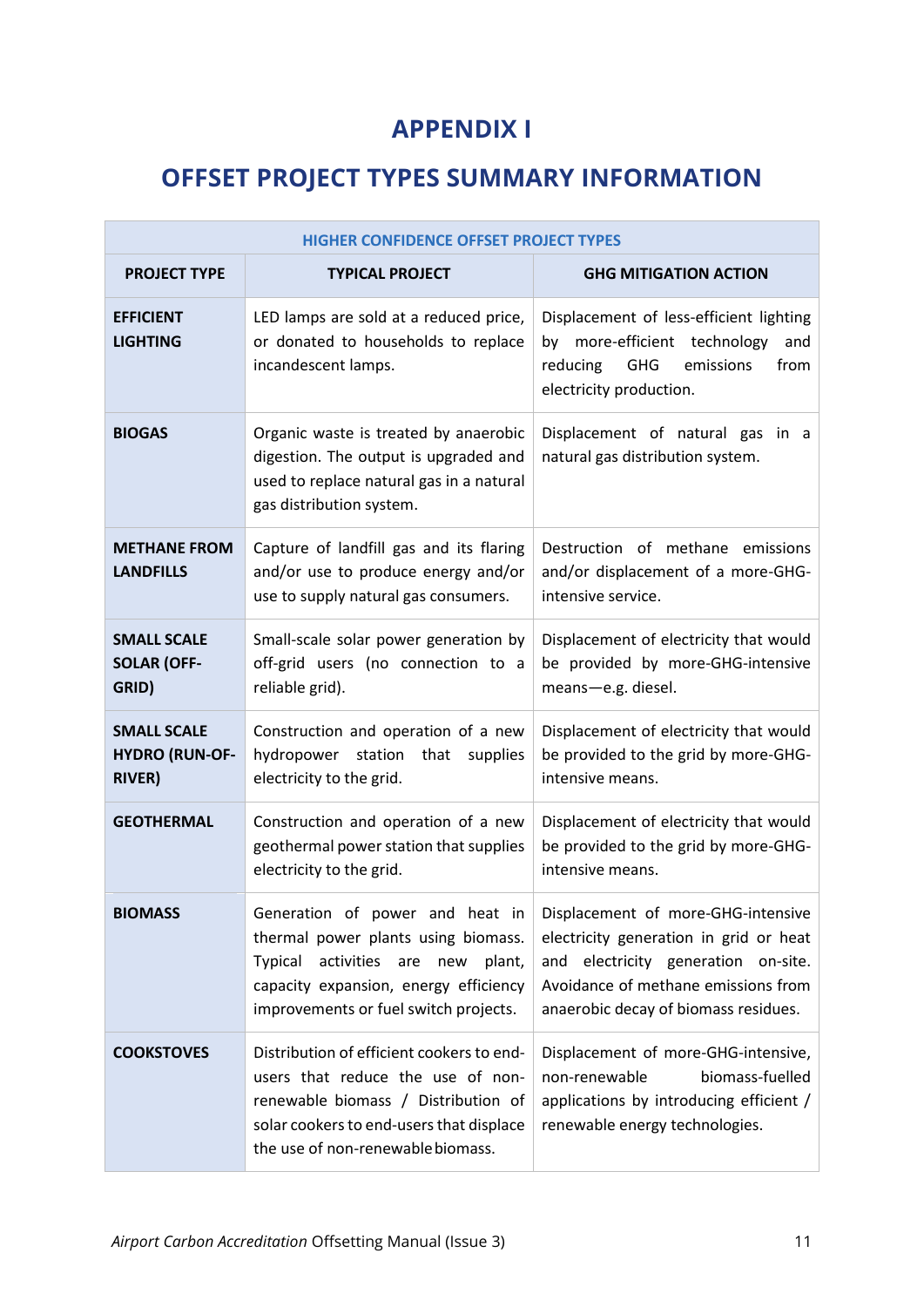| <b>MEDIUM CONFIDENCE OFFSET PROJECT TYPES</b>                                                          |                                                                                                                                                                                                                                                                                                                    |                                                                                                                                                                                                |  |
|--------------------------------------------------------------------------------------------------------|--------------------------------------------------------------------------------------------------------------------------------------------------------------------------------------------------------------------------------------------------------------------------------------------------------------------|------------------------------------------------------------------------------------------------------------------------------------------------------------------------------------------------|--|
| <b>PROJECT TYPE</b>                                                                                    | <b>TYPICAL PROJECT</b>                                                                                                                                                                                                                                                                                             | <b>GHG MITIGATION ACTION</b>                                                                                                                                                                   |  |
| <b>INDUSTRY EFFICIENCY</b><br><b>(INCLUDING WASTE</b><br><b>HEAT/GAS RECOVERY</b><br>& BLENDED CEMENT) | Waste heat/gas recovery where waste<br>heat released from a manufacturing<br>process is utilised to preheat raw<br>materials in an existing or greenfield<br>manufacturing facility / Waste gas<br>released from a manufacturing process<br>is used for heat production.<br>Blended<br>cement<br>where<br>blending | Displacement of fossil fuel used for<br>heat production by recovered waste<br>heat / gas that was vented/flared<br>before.                                                                     |  |
|                                                                                                        | material (e.g. fly ash, gypsum, slag) is<br>used to decrease the share of clinker in<br>cement.                                                                                                                                                                                                                    | GHG emissions from clinker production<br>are avoided due to less use of clinker.                                                                                                               |  |
| <b>TRANSPORT</b>                                                                                       | Establishment and operation of rail-<br>based or bus-based mass rapid transit<br>systems in urban or suburban regions<br>for passenger transport / Introduction<br>and operation of new less-GHG-<br>intensive vehicles (gas, electric, hybrid).                                                                   | Displacement of more-GHG-intensive<br>transportation modes by less-GHG-<br>intensive ones / Displacement of more-<br>GHG-intensive vehicles.                                                   |  |
| <b>LARGE-SCALE</b><br><b>CONVENTIONAL</b><br><b>RENEWABLES (WIND,</b><br><b>HYDRO - DAM, SOLAR</b>     | Large scale wind, such as construction<br>and operation of a new wind farm that<br>supplies electricity to the grid.                                                                                                                                                                                               | Displacement of electricity that would<br>be provided to the grid by more-GHG-<br>intensive means.                                                                                             |  |
| - GRID-CONNECTED)                                                                                      | Large scale hydro (dam), such as<br>construction and operation of a new<br>hydropower station that supplies<br>electricity to the grid.                                                                                                                                                                            | Displacement of electricity that would<br>be provided to the grid by more-GHG-<br>intensive means.                                                                                             |  |
|                                                                                                        | Large scale solar (grid connected), such<br>as construction and operation of a new<br>solar power station that supplies<br>electricity to the grid.                                                                                                                                                                | Displacement of electricity that would<br>be provided to the grid by more-GHG-<br>intensive means.                                                                                             |  |
| <b>FORESTRY &amp; LAND-USE</b><br><i><b>(INCLUDING)</b></i><br><b>AGRICULTURE)</b>                     | Change of rice cultivation practice at<br>rice farm; Use of a genetically distinct<br>type of seed for crops that will utilise<br>nitrogen more efficiently.                                                                                                                                                       | Methane emission avoidance through<br>reduced anaerobic decomposition of<br>organic matter in rice cropping soils;<br>Avoidance of N2O emissions from<br>agricultural activity by reducing the |  |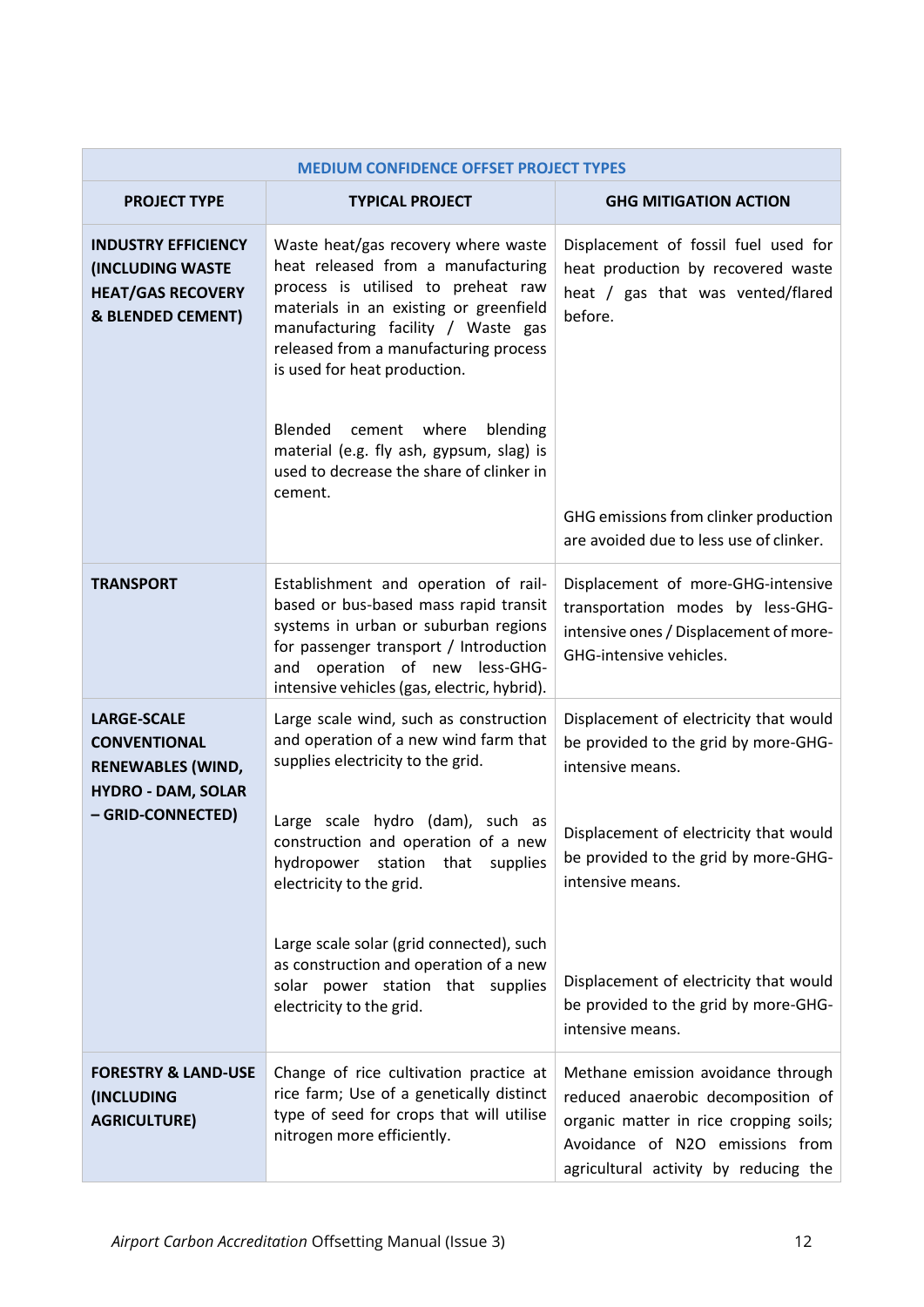|                                                                                          | amount of fertiliser used by the crop.                                                                                                                                              |
|------------------------------------------------------------------------------------------|-------------------------------------------------------------------------------------------------------------------------------------------------------------------------------------|
| REDD+ projects such as afforestation /<br>reforestation of lands other than<br>wetlands. | $CO2$ removal by increasing carbon<br>stocks in the following pools: above-<br>biomass, below- ground<br>ground<br>biomass, optionally deadwood, litter<br>and soil organic carbon. |

| <b>NON-ELIGIBLE OFFSET PROJECT TYPES</b>                         |                                                                                                                                                                                                                                                                                                                    |                                                                                                                                                                                                                                             |
|------------------------------------------------------------------|--------------------------------------------------------------------------------------------------------------------------------------------------------------------------------------------------------------------------------------------------------------------------------------------------------------------|---------------------------------------------------------------------------------------------------------------------------------------------------------------------------------------------------------------------------------------------|
| <b>PROJECT TYPE</b>                                              | <b>TYPICAL PROJECT</b>                                                                                                                                                                                                                                                                                             | <b>GHG MITIGATION ACTION</b>                                                                                                                                                                                                                |
| <b>NUCLEAR</b><br><b>ENERGY</b>                                  | Construction and operation of new nuclear<br>energy station that supplies electricity to<br>the grid.                                                                                                                                                                                                              | Displacement of electricity that<br>would be provided to the grid by<br>more-GHG-intensive means.                                                                                                                                           |
| <b>FUEL</b><br><b>SWITCHING</b>                                  | Switching from coal or petroleum fuel to<br>natural gas in the generation of heat for<br>industrial processes.                                                                                                                                                                                                     | Reduction of GHG emissions by<br>switching from carbon-intensive to a<br>less-carbon-intensive fuel in the<br>generation of heat.                                                                                                           |
| <b>INDUSTRIAL</b><br><b>GASES (HFC &amp;</b><br>N <sub>2</sub> O | HFC-23 from HCFC-22 production, for<br>example by capturing and decompose HFC-<br>23 formed in the production of HCFC-22.                                                                                                                                                                                          | of<br>venting<br>the<br>Instead<br>into<br>atmosphere, HFC-23 is decomposed<br>using fossil fuel in a decomposition<br>facility, resulting in $CO2$ emissions.                                                                              |
|                                                                  | N <sub>2</sub> O from adipic acid production, for<br>example by Installing catalytic or thermal<br>N <sub>2</sub> O destruction at an existing adipic acid<br>production plant.<br>N <sub>2</sub> O from nitric acid production, for example<br>by introducing $N_2O$ abatement measures in<br>nitric acid plants. | venting<br>into<br>Instead<br>οf<br>the<br>atmosphere, $N_2O$ is decomposed<br>using fossil fuel in a decomposition<br>facility, resulting in $CO2$ emissions.<br>of venting<br>Instead<br>into<br>the<br>atmosphere, $N_2O$ is destructed. |
| <b>COAL MINE</b><br><b>METHANE</b>                               | Capture and destruction and/or use of coal<br>bed methane, ventilation air methane or<br>coal mine methane from new, existing or<br>abandoned coal mine(s)                                                                                                                                                         | Destruction of methane emissions<br>and displacement of more-GHG-<br>intensive service.                                                                                                                                                     |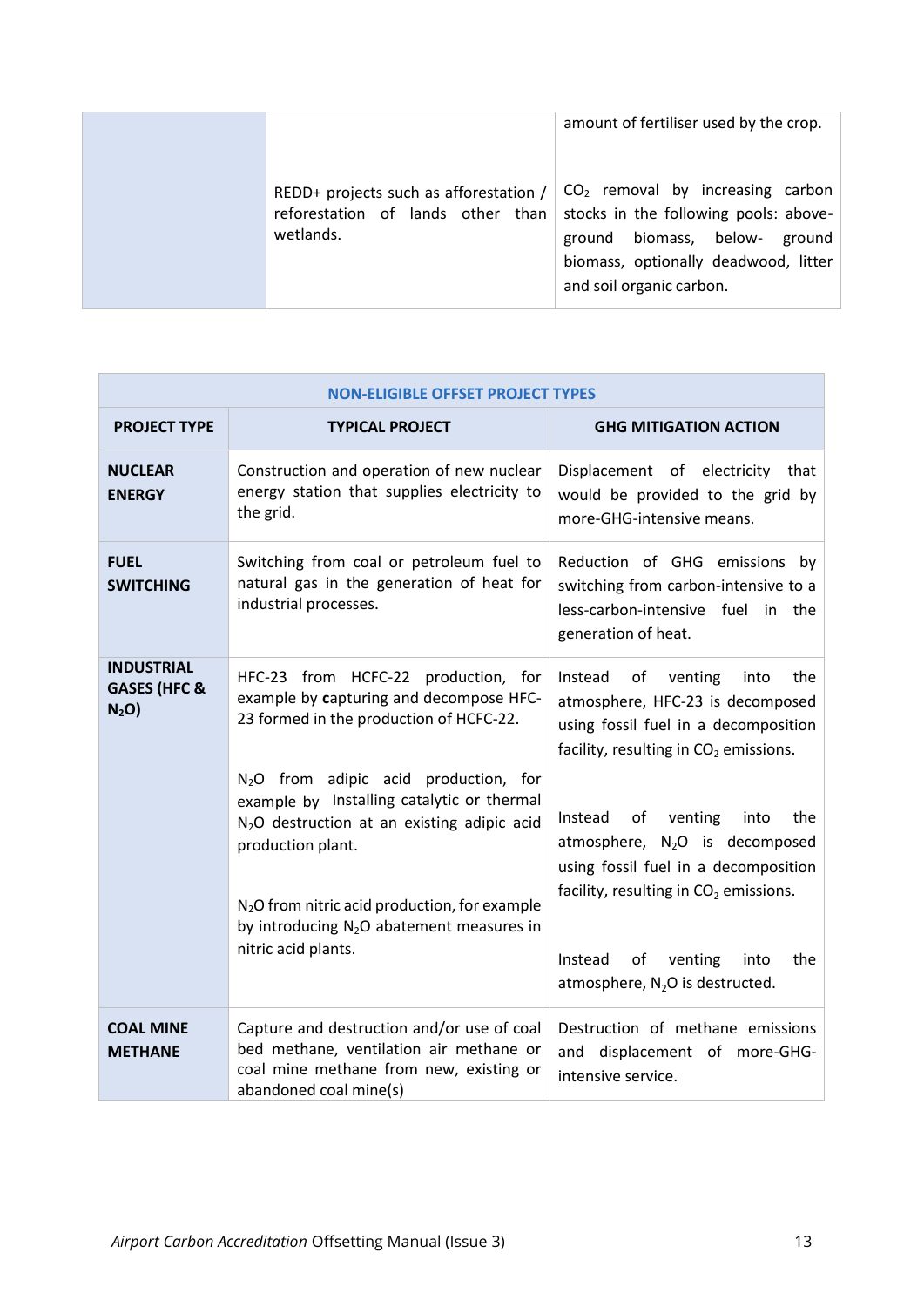## **APPENDIX II**

## **PROCUREMENT GUIDELINES**

<span id="page-16-1"></span><span id="page-16-0"></span>In order to facilitate the offsetting procurement process, the Offsetting Manual is introducing indicative procurement guidelines, which can be used in Request for Proposals. Airports can adjust the contents and wording of these guidelines in accordance to their needs, conditions, legal provisions, etc.

## <span id="page-16-2"></span>**5.1 INTRODUCTION AND PURPOSE OF THE REQUEST FOR PROPOSAL (RFP)**

With this RFP [airport] requests information regarding your company and its products/services. The same information will be obtained from different companies and will be used to determine preferred suppliers.

## <span id="page-16-3"></span>**5.2 BACKGROUND**

[Airport] has achieved / aspires to achieve carbon neutrality and Level [3+ or 4+] under the *Airport Carbon Accreditation* programme. [Airport] would like to secure a supply of carbon offsets for the next [x] years / enter into an agreement for a specified period with the possibility of extension / secure a one-time supply.

 Better pricing may be achieved through an engagement in a supply contract for multiple years. Also consider pooling offset demand with other airports.

## <span id="page-16-4"></span>**5.3 VOLUME**

Suppliers are asked to quote on the basis that [airport's] carbon offset requirements will be around  $[x]$  tCO<sub>2e</sub> each year. This figure is based upon actual emissions between [Date] and [Date]. Actual requirements may vary, based upon energy and fuel use during [Year] as well as variation in the carbon intensity of energy and fuel used.

## <span id="page-16-5"></span>**5.4 PRICES**

[Airport] is willing to purchase carbon offsets from one or more offset projects, however the requirements below apply to all elements of a potential blend. The average, or blended, price point must be less than  $[X]$  per tCO<sub>2e</sub>.

## <span id="page-16-6"></span>**5.5 QUALITY CRITERIA**

Offsets proposed must comply with all of the following quality criteria to ensure environmental and social integrity: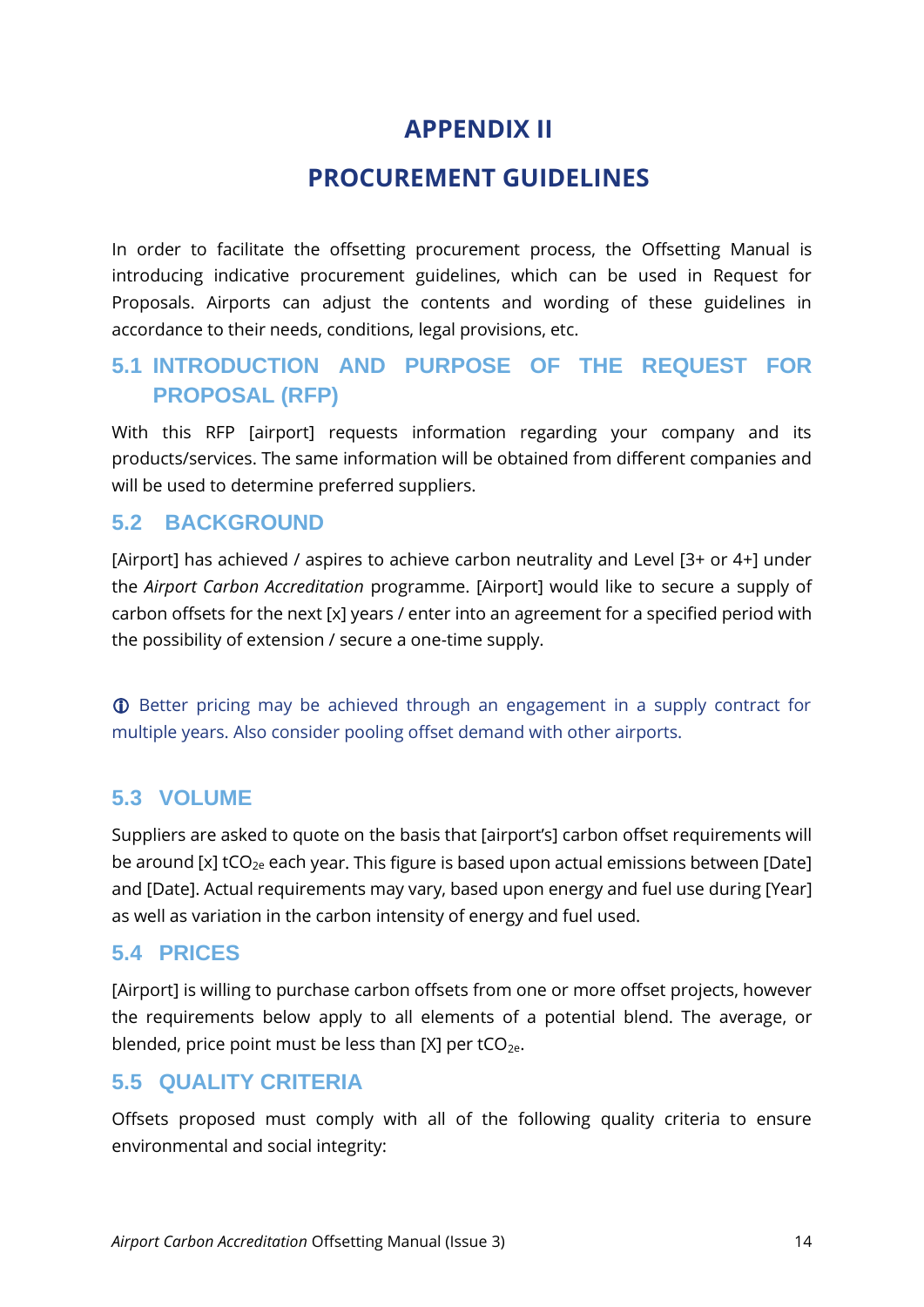| <b>MANDATORY QUALITY CRITERIA</b> |                                                                                                                                                           |  |
|-----------------------------------|-----------------------------------------------------------------------------------------------------------------------------------------------------------|--|
| <b>CRITERION</b>                  | <b>DESCRIPTION</b>                                                                                                                                        |  |
| <b>ADDITIONALITY</b>              | The offset project and resulting emission reductions would not have occurred<br>in the absence of an offset project and the revenue from selling offsets. |  |
| <b>MRV</b>                        | Emission reductions are Monitored, Reported, and Verified; therefore they are<br>real and measurable.                                                     |  |
| <b>PERMANENCE</b>                 | Emission reductions are permanent and irreversible.                                                                                                       |  |
| <b>LEAKAGE</b>                    | The offset project does not cause higher greenhouse gas (GHG) emissions or<br>lower GHG mitigation outside of the project boundary.                       |  |
| <b>OWNERSHIP</b>                  | A robust accounting system prevents double counting and double claiming of<br>offsets.                                                                    |  |
| <b>NO HARM</b>                    | The offset project should not cause any negative environmental or social<br>externalities.                                                                |  |

Suppliers should provide all relevant documents to demonstrate compliance of offset(s) offered with these quality criteria. These include the project design document, monitoring reports and host country approval letter, if available. The supplier must ensure that emission reductions are not counted more than once (e.g., towards domestic emissions reduction targets).

## <span id="page-17-0"></span>**5.6 OFFSET PROGRAMMES**

Offsets must be independently verified under one of the following offset programmes:

- Clean Development Mechanism
- Verified Carbon Standard
- Gold Standard
- Climate Action Reserve
- American Carbon Registry
- UK Woodland Carbon Code (for UK-based airports only)
- Label Bas Carbone (for French airports only)

Suppliers are invited to point out any additional certification, such as the Climate, Community & Biodiversity Standards (CCBS) and Social Carbon (SC) labels.

Suppliers may propose high quality offsets from any new domestic offset programme that adheres to the quality requirements and applies the same procedures and methodologies as one of the eligible offset programme. The supplier shall provide relevant evidence.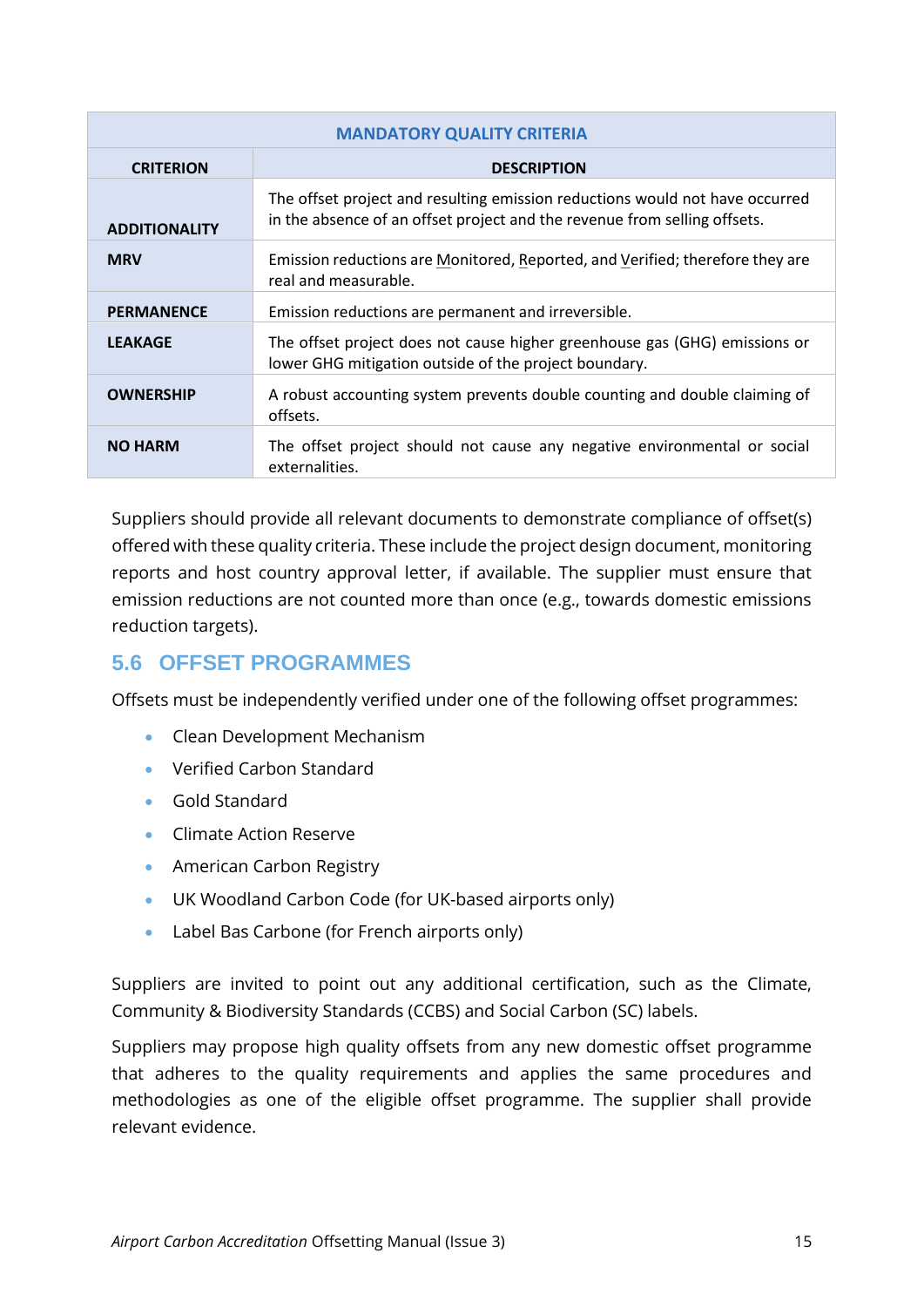## <span id="page-18-0"></span>**5.7 EU ALLOWANCES**

Airports should not use EU allowances (EUA) used in the European Union Emissions Trading Scheme (EU ETS) as an offset for *Airport Carbon Accreditation*.

## <span id="page-18-1"></span>**5.8 PROJECT TYPES**

When selecting offsets, suppliers shall take into consideration that the following offsetting project types are not eligible under *Airport Carbon Accreditation*:

- Nuclear energy
- Fuel switching
- Industrial gases (HFC & N2O)
- Coal mine methane

Furthermore, the table below lists projects with medium and higher confidence of compliance with the offsetting quality criteria. [Airport] will purchase offsets from projects that meet all the quality criteria. Offset suppliers shall provide evidence (e.g., project design documents, monitoring reports) that the proposed project is of high quality.

| <b>MEDIUM CONFIDENCE</b>                                                    | <b>HIGHER CONFIDENCE</b>                                             |
|-----------------------------------------------------------------------------|----------------------------------------------------------------------|
| Industry efficiency (including waste<br>heat/gas recovery & blended cement) | <b>Efficient lighting</b><br>$\bullet$<br><b>Biogas</b><br>$\bullet$ |
| Transport                                                                   | Methane from landfills<br>۰                                          |
| Large-scale conventional renewables<br>(wind, hydro - dam, solar – grid-    | Small solar (off-grid)                                               |
| connected)                                                                  | Small hydro (run-of-river)<br>$\bullet$                              |
| and land-use<br>(including)<br>Forestry                                     | Geothermal<br>۰                                                      |
| agriculture)                                                                | <b>Biomass</b><br>$\bullet$                                          |
|                                                                             | Cookstoves                                                           |

 Airports may decide to list preferred project types. Airports may also consider sourcing offsets from more than one offset project to set up a portfolio with projects from different project locations and project types.

## <span id="page-18-2"></span>**5.9 CO-BENEFITS**

[Airport] prefers offsets from projects, which offer co-benefits and contribute to one or several of the United Nations Sustainable Development Goals (SDGs). Details of these